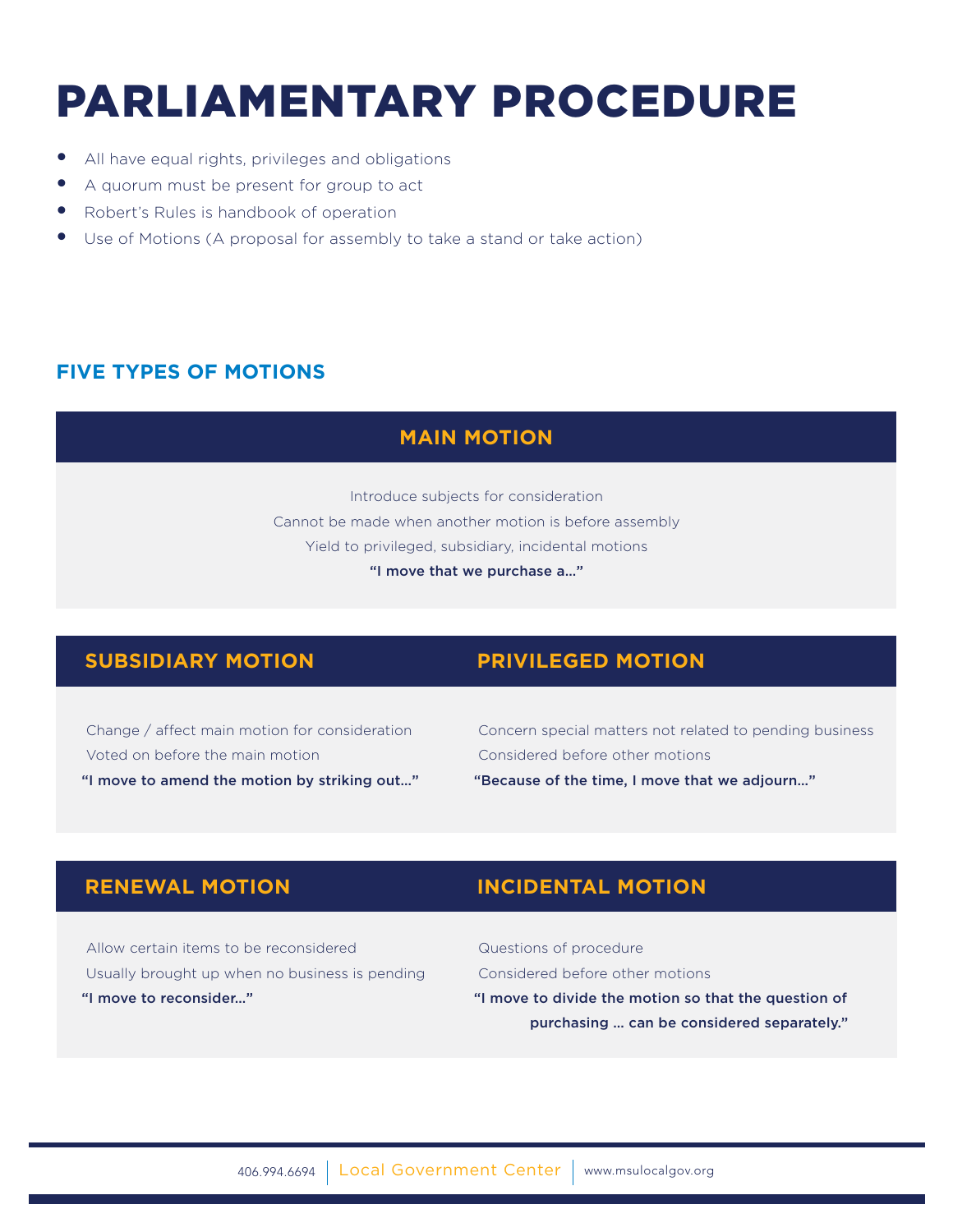# ROBERT'S RULES OF ORDER

Typically, organizations using Robert's Rules follow the prescribed order of business during meetings to provide a framework for conducting orderly meetings.

# **TYPICAL ORDER OF BUSINESS**

- The Chair calls the meeting to order.
- A roll is called of all present members.
- The secretary reads the **minutes** of the last meeting.
- **•** Each officer gives a report.
- **•** Each committee representative gives a report.
- Special orders (by way of **motions**) are called for and consist of any

**important business** that was previously set aside to discuss at the meeting.

- **Unfinished business** from a previous meeting is discussed.
- New business can be brought forth at this time.
- **Announcements** are made
- The meeting is **adjourned**.

## **MEETING GROUND RULES**

- Meetings will start and end on time
- Every member's opinion is valuable
- Avoid sidebar conversations
- Focus on the meeting
- Decisions will be criteria-based
- Address any concerns

## **WHEN DEBATING YOUR MOTIONS**

- Listen to the other side
- Focus on issues, not personalities
- Avoid questioning motives
- Be courteous
- Keep cool
- Speak clearly and concisely

Meeting ground rules are an agreed upon list of behavior expectations for members while participating in a meeting. These are a few examples that should be established to ensure a successful meeting.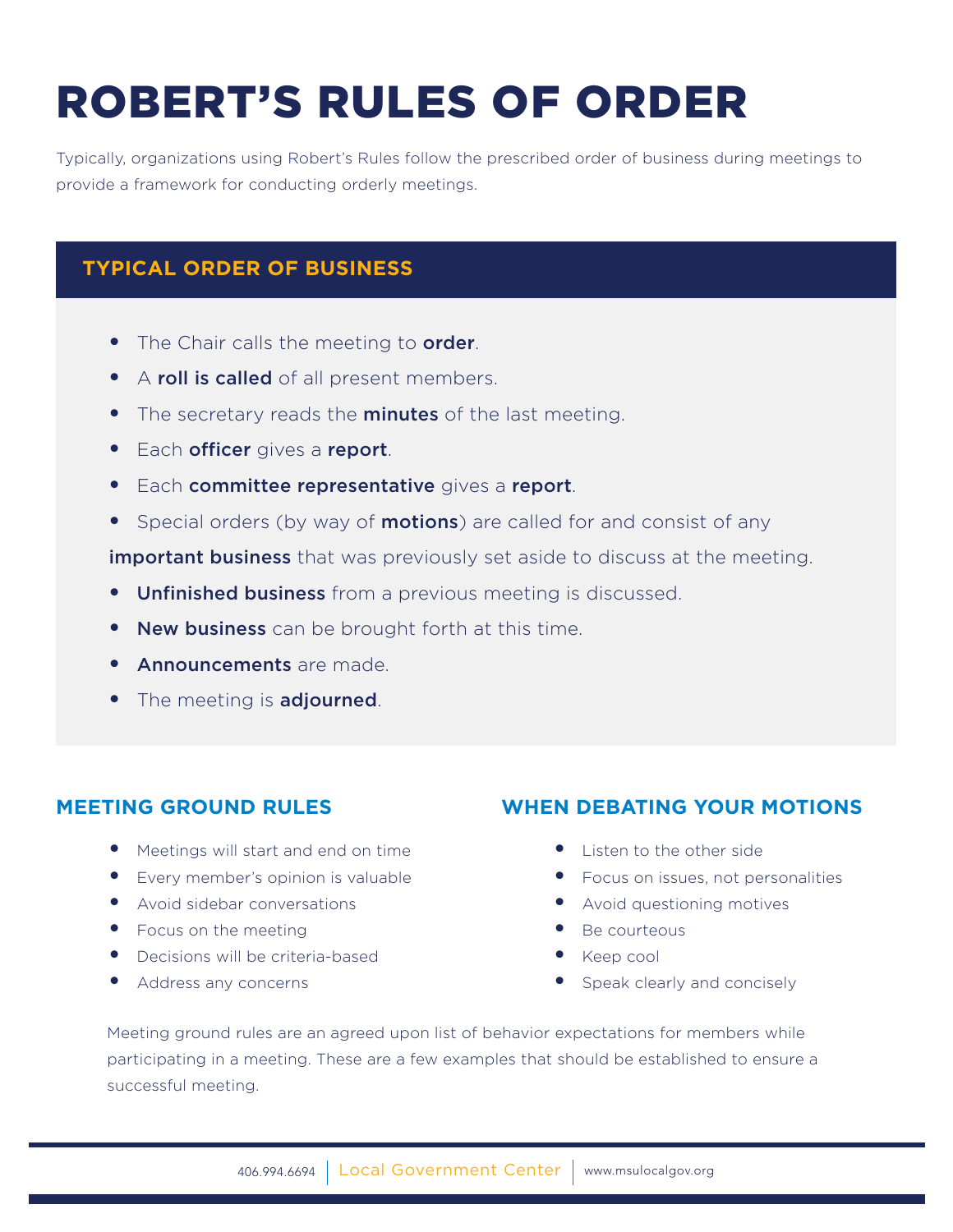# **VOCABULARY**

Robert's Rules of Order and other parliamentary procedures contain specific vocabulary to be used at meetings.

| <b>POINT OF PRIVILEGE</b>                               | This term refers to the right of the person speaking to<br>have the floor and not be interrupted by others.                                                                                                                                                                                                                  |
|---------------------------------------------------------|------------------------------------------------------------------------------------------------------------------------------------------------------------------------------------------------------------------------------------------------------------------------------------------------------------------------------|
| <b>PARLIAMENTARY INQUIRY</b>                            | Method to raise a point of order or to ask how to<br>proceed when unsure of the proper motion.                                                                                                                                                                                                                               |
| POINT OF INFORMATION                                    | This term refers to the method used to ask the speaker a<br>question.                                                                                                                                                                                                                                                        |
| <b>ORDERS OF THE DAY (AGENDA)</b>                       | If the meeting is not following the agenda a member may<br>call orders of the day to remind the assembly to adhere<br>to the agenda. If the members would like to deviate from<br>the agenda, "suspending the rules" is necessary.                                                                                           |
| <b>POINT OF ORDER</b>                                   | Point of order is raised if a rule has been broken or a<br>member is not using the proper meeting protocol to<br>speak. A point of order needs to be raised right after the<br>error occurs.                                                                                                                                 |
| <b>DIVIDE THE QUESTION</b>                              | This term is used when a motion is split into two or more<br>new separate motions.                                                                                                                                                                                                                                           |
| <b>CONSIDER BY PARAGRAPH</b>                            | When considering adoption of a document, adoption of<br>the full document can be postponed until each and every<br>paragraph has been debated and if necessary amended.                                                                                                                                                      |
| <b>WITHDRAW / MODIFY MOTION</b>                         | After the question is stated; the person who made the<br>motion may accept an amendment to the motion.                                                                                                                                                                                                                       |
| <b>COMMIT / REFER / RECOMMIT TO</b><br><b>COMMITTEE</b> | Sometimes a committee is needed to research a motion.<br>In this case, an already established committee is assigned<br>the question or a new committee is appointed. If a new<br>committee is necessary, the chairperson may indicate<br>how many members are needed and how selection of<br>committee members should occur. |